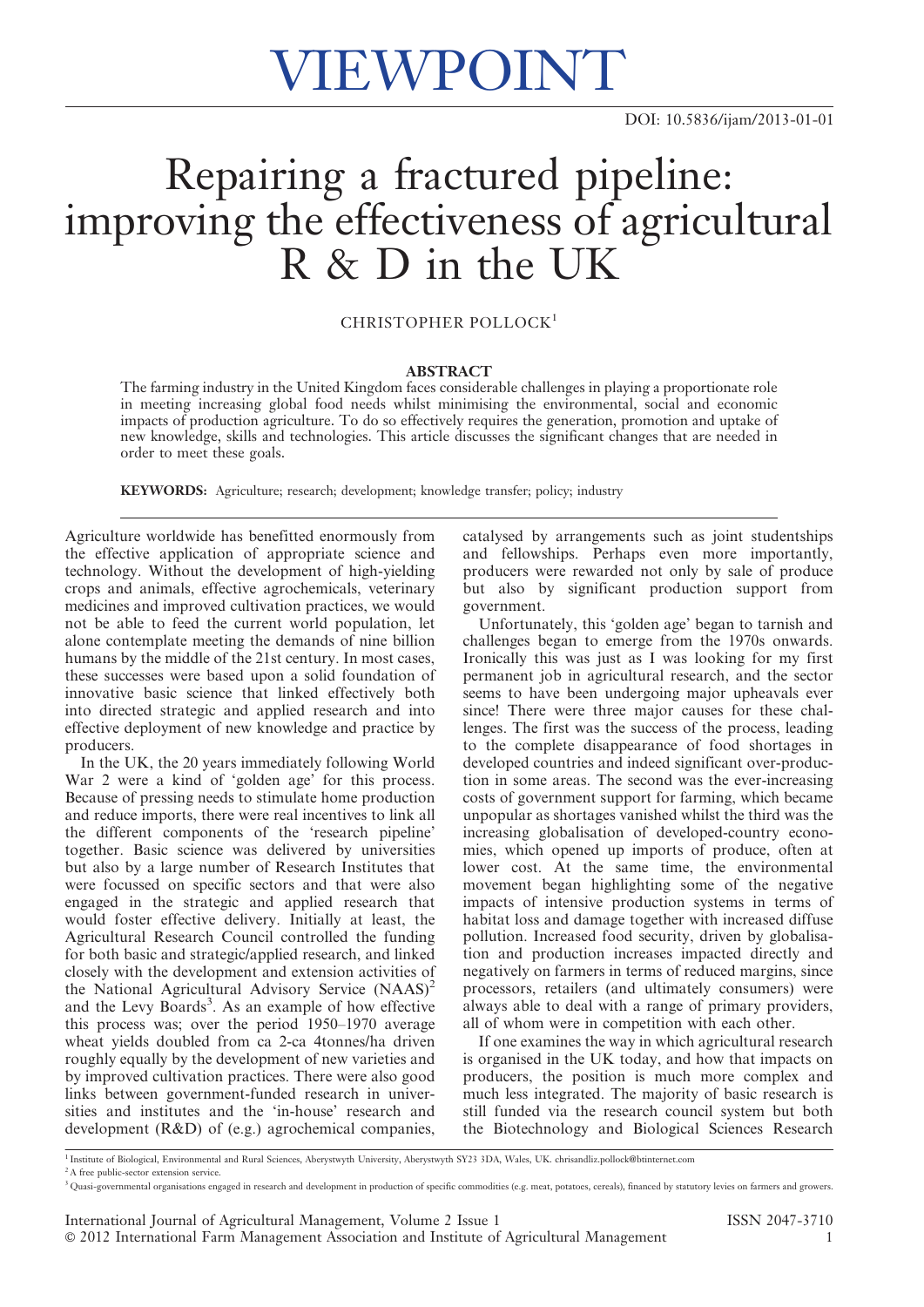Council (BBSRC) and the Natural Environment Research Council (NERC) have remits that go well beyond farming and land use. The role of universities as research providers has increased and that of research institutes has decreased, and funding for strategic and applied research has been separated from that for basic research. Defra<sup>4</sup> emphasises research in support of policy rather than in support of industry and its research budget has fallen significantly in real terms. Although there is considerable global investment by industry, consolidation and European antagonism to agricultural biotechnology means that the industrial R&D base in the UK is much smaller than it used to be. There is no longer a free advice and extension service for farmers in England, although mechanisms do exist in Scotland, Wales and Northern Ireland. On the positive side, Levy Boards still fund applied research and development, and the recently-created Technology Strategy Board (TSB) is beginning to fund applied research linked to industry needs and industry involvement.

The end result of these changes is that, although a considerable sum of public money (estimated at circa £365 million<sup>5</sup> in 2010<sup>6</sup>) is used to fund research on aspects of agriculture and land use, the impact of this is problematic. There is a range of reasons for this including:

- The needs of research providers to demonstrate academic excellence as well as relevance or impact. This particularly impinges on the award of competitive funding for basic research, where the strategic needs of end-users may not be paramount.
- The emphasis on environmental research that does not directly address the needs of the industry. This shift in emphasis is justified by increasing concerns over issues like climate change and habitat damage, but this has been driven almost entirely by redirecting existing funding away from 'productionoriented' research.
- The net reduction in funding for strategic research. Declines in industry and Defra funding means that it is much more difficult to bridge the gap between a potentially valuable piece of basic research and the demonstration of commercial value. There are still ways of doing this but the imbalance means that potentially valuable knowledge does not always get taken up and used.
- The decline in profitability in the industry reducing the value of the levy and thereby the amount of development and knowledge transfer that can be carried out.
- The lack of a comprehensive, integrated UK-wide extension service.

In the early years of the 21st century, there were those who suggested that farming should be treated like other 'sunset' industries, and that the UK should treat food as a widely-traded global product that could be accessed from whichever source was the cheapest. Whilst there is no doubt that developed countries like the UK will continue for the foreseeable future to be able to purchase food in a competitive global market, attitudes towards maintaining a viable UK farming industry have changed recently. The UK Government Foresight analysis on food security (Foresight 2011; Beddington 2011, inter alia) rehearses some arguments in support of this:

- The need to underpin the UK food industry (its largest industrial sector)
- The societal value of maintaining a resilient food chain with high safety and welfare standards at a time of increasing global demand;
- The preservation of the delivery of essential ecosystem services as a consequence of maintaining viable farms;
- Minimising the adverse environmental consequences of food production and promoting the effective integration of land use into the UK climate change policy framework;
- Promoting an integrated and effective approach to the growing threat of animal disease and zoonoses;
- Maintaining public confidence in the UK food chain from farmers to retailers;
- Supporting a shift to land use systems where food and renewable resources both need to be generated efficiently and sustainably.

It is my submission that this shift in attitude to farming will require a further realignment of the way in which research is managed in order to improve both its focus and its delivery. Whilst there are some examples of current good practice in the management of basic, strategic and applied science; financial constraints will force us to consider new ways of working that will help to restore the integration of the immediate post-war years whilst accepting that the target has widened to include financial, environmental and social gains as well as production ones.

At a strategic level, I think four main issues need to be addressed:

1. Ensuring that the farming industry has a stake in the entire R&D strategy.

This means that the R&D and knowledge transfer (KT) priorities of the levy bodies must (a) be effectively integrated with those of other providers and (b) recognise the need to invest in longer-term developments that will help to prepare for the new opportunities and challenges of a food-hungry and energy-hungry world. This is a very challenging objective. Low profitability not only reduces the amount available to invest but also tends to shorten horizons since survival is paramount. Farming needs to look ahead and develop a framework for R&D that identifies the key knowledge and skills gaps that are likely to reduce competitiveness over the next 20–30 years. As well as developing this framework, there needs to be better communication between those looking for 'industryrelevant' R&D and those setting the basic and strategic research agenda. Some progress is being made via the Agricultural and Horticulture Development Board (AHDB), TSB, Defra and the UK Research Councils, and the Scottish funding model does seek to deliver an integrated

<sup>4</sup> The UK government Department for Food, Environment and Rural Affairs.

 $5$  In early October 2012, £1 was approximately equivalent to US\$1.61 and  $\in$ 1.25 (www.xe.com)

 $6$  See the Oxford Farming Conference Research on agricultural research needs and priorities: http://tinyurl.com/9mkw4jr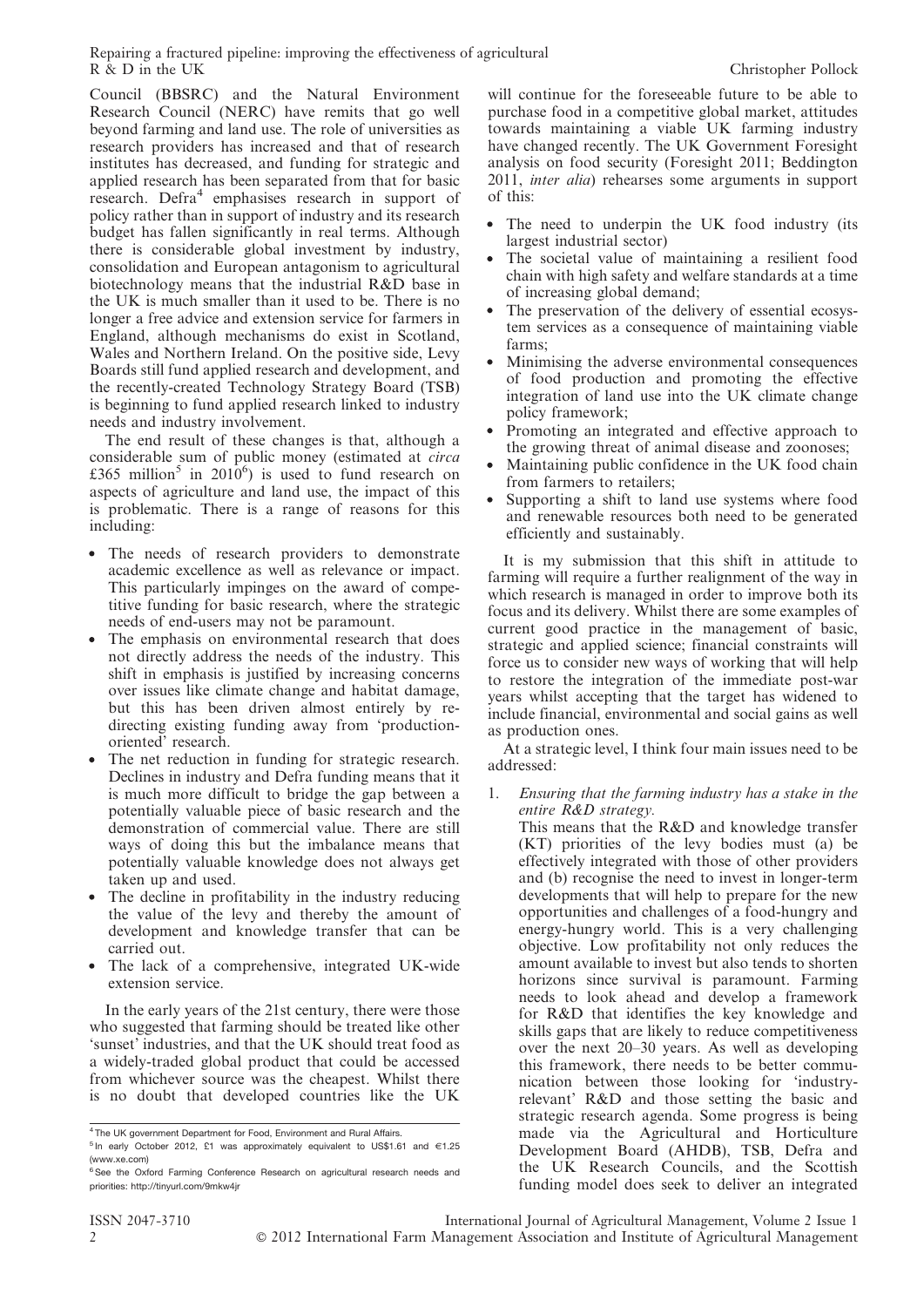stream of policy- and industry-relevant research that is linked directly to effective on-farm KT. Nevertheless, there remains a pressing need to improve clarity, focus, integration and longer-term relevance of industry-funded R&D

2. Ensuring that new knowledge and skills reach the end user effectively and uniformly.

Even in its heyday, agricultural extension in the UK only reached directly a minority of farmers. Others learned from their more innovative neighbours whilst a substantial 'rump' did not benefit at all. Even to meet the current rather modest targets for greenhouse gas (GHG) reductions on-farm it will be necessary to change practice across a substantial majority of farms, and this is even more true of the longer-term challenges outlined above. I find it difficult to see how this will happen across the UK despite the best intentions of levy bodies and some agricultural charities. There are examples of good practice, such as the implementation of GHG inventories and models on farm, but uptake is patchy and differs markedly from region to region. I remain particularly concerned that, whilst there may be sufficient resources to achieve effective uptake of new knowledge in terms of increasing profitability, no-one is really considering how to implement best practice in terms of balancing production gains against impacts on ecosystem service provision, or even balancing the costs and benefits of alternative land use systems. Failure to transfer knowledge effectively negates much of the value in creating it, and I perceive a need for organisations all along the R&D pipeline to consider innovative modes of knowledge transfer as a matter of urgency.

- 3. Aligning more effectively policy-oriented research with the future direction of the farming industry. The significant reduction in strategic R&D funding from Defra is unlikely to be reversed in the shortor medium-term and there remains a need for research to support both policy development and policy delivery. However, effective delivery of key land use policies depends upon the active and informed participation of farmers and land manages. 'Sticks and carrots' will always play a part, but seeking ways of increasing the involvement of farmers in the processes of setting the research agenda and delivering the desired policy outcomes will help to ensure both value for money and the minimisation of unintended consequences. The farming unions are active in representing their member's interests in both national and European discussions on agricultural policy. A more joined-up and participatory approach to assembling the evidence base might be of value to all and improve the effectiveness of government intervention.
- 4. Maximising the value of basic research.

World-class basic research is the intellectual capital upon which future technological advances will be built and UK Research Councils have been extremely successful in promoting such research, even at a time of financial pressure. However, the Government's Impact agenda has focussed attention on how the products of this research can

'trickle down' to promote economic activity and benefit 'UK Plc'. In agriculture, BBSRC (with other academic partners) has addressed this by involving industry and others in the development of Research Clubs<sup>7</sup>. These clubs are established specifically to promote the direct uptake of knowledge from basic research by land-based industries. They also give the industry greater involvement in suggesting research priorities. The challenge is to maximise the opportunity for research to generate impact whilst maintaining an appropriate breadth of basic research and not stifling ambition.

The move towards funding larger, integrated crossdisciplinary projects improves the chances of successful innovation but also increases the significance of 'failure' and tends to focus efforts in some areas at the expense of others. As the challenges become more complex, it is likely that new approaches will need to balance benefits and disbenefits across the full range of inputs, outputs and systems that comprise modern farming (Pretty, 2003). This will require basic research across biological, physical, environmental and social sciences to be integrated and managed effectively and for the results to be used coherently for the benefit of the sector. The recent Royal Society report on food production refers to the concept of 'sustainable intensification' (Royal Society 2009); increasing yield whilst decreasing footprint. This is a major scientific challenge that lies beyond the remit of any single research funder to underpin, so the task remains to improve the integration not only across scientific disciplines but right along the R&D pipeline.

In this brief article, I have argued that there is a compelling need for UK agriculture to define a significant national and global role for the future, in which the challenges of meeting increased demand for food can be balanced against the need to deliver other ecosystem services and to broaden the range of products from land. If this role is to be sustained, then I believe that the industry has to change its approach to commissioning R&D and to delivering extension and training, and research funders need to adapt to an environment where effective deployment of innovative multi-disciplinary research is seen as an essential part of the process rather than an infrequent by-product.

### About the author

Chris Pollock is the former Director of the Institute of Grassland and Environmental Research in Aberystwyth. He has a long-standing interest in the management of strategic and applied agricultural research and has provided advice in this area to BBSRC, Defra and the Welsh Government. He also chairs the statutory advisory committee that advises UK governments on release of GM organisms into the environment.

<sup>7</sup> E.g. its Crop Improvement Club: http://www.bbsrc.ac.uk/publications/innovation/circbrochure.aspx